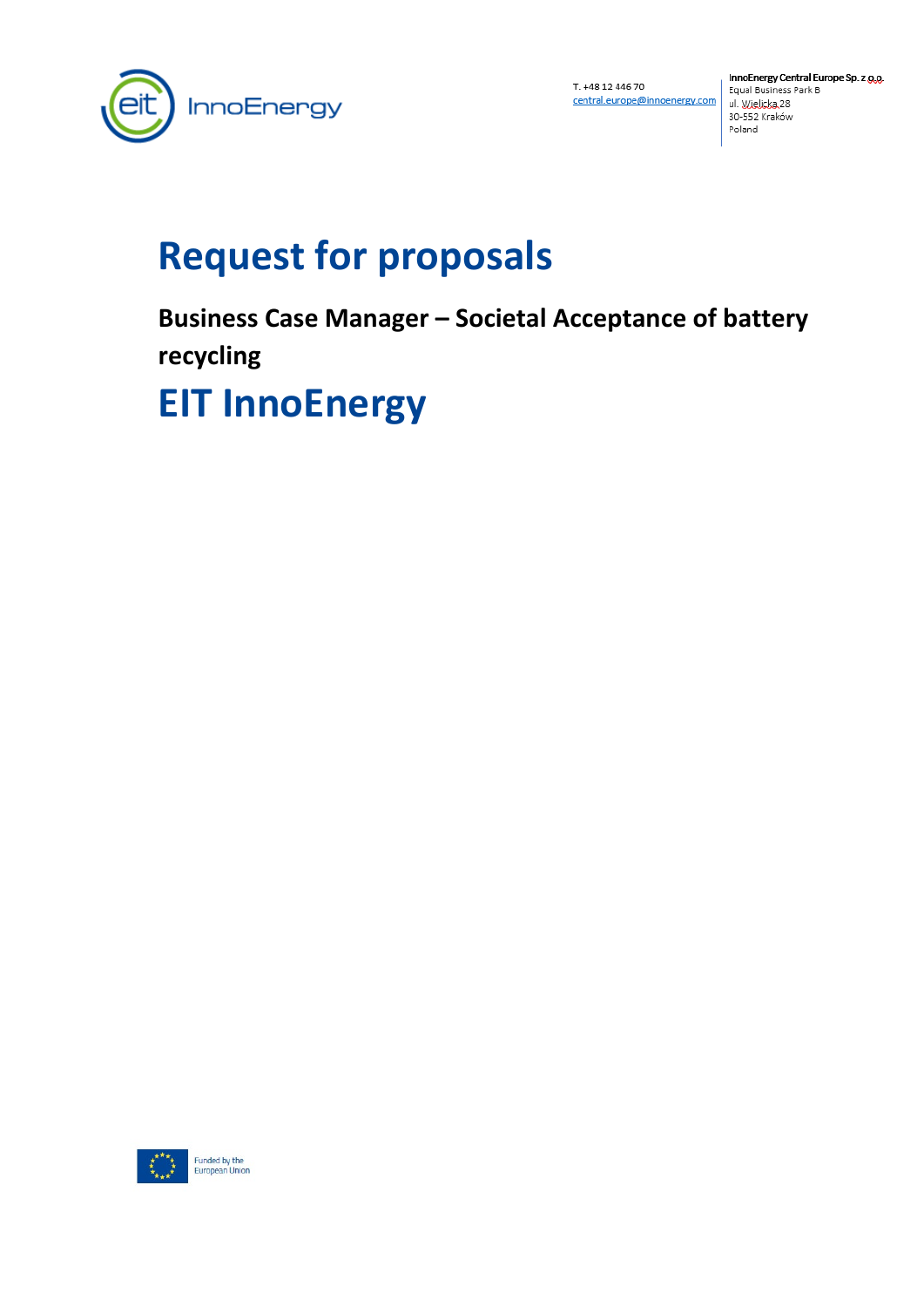# <span id="page-1-0"></span>1. Table of contents

| 1.    | Table of contents                                    | $\overline{2}$ |
|-------|------------------------------------------------------|----------------|
| 2.    | Overview of EIT InnoEnergy                           | 3              |
| 3.    | Scope of work                                        | 3              |
| 4.    | Proposal Process                                     | 5              |
| 4.1.  | Participation                                        | 5              |
| 4.2.  | Submission of proposal                               | 5              |
| 4.3.  | Validity of the proposals                            | 6              |
| 4.4.  | Requests for additional information or clarification | 6              |
| 4.5.  | Costs for preparing proposals                        | 6              |
| 4.6.  | Ownership of the proposals                           | 6              |
| 4.7.  | Clarification related to the submitted proposals     | 6              |
| 4.8.  | Negotiation about the submitted proposal             | 6              |
| 4.9.  | Evaluation of proposals                              | 7              |
| 4.10. | Signature of contract(s)                             | 7              |
| 4.11. | Cancellation of the proposal procedure               | 7              |
| 4.12. | Appeals/complaints                                   | 7              |
| 4.13. | Ethics clauses / Corruptive practices                | 8              |
| 4.14. | Annexes                                              | 8              |



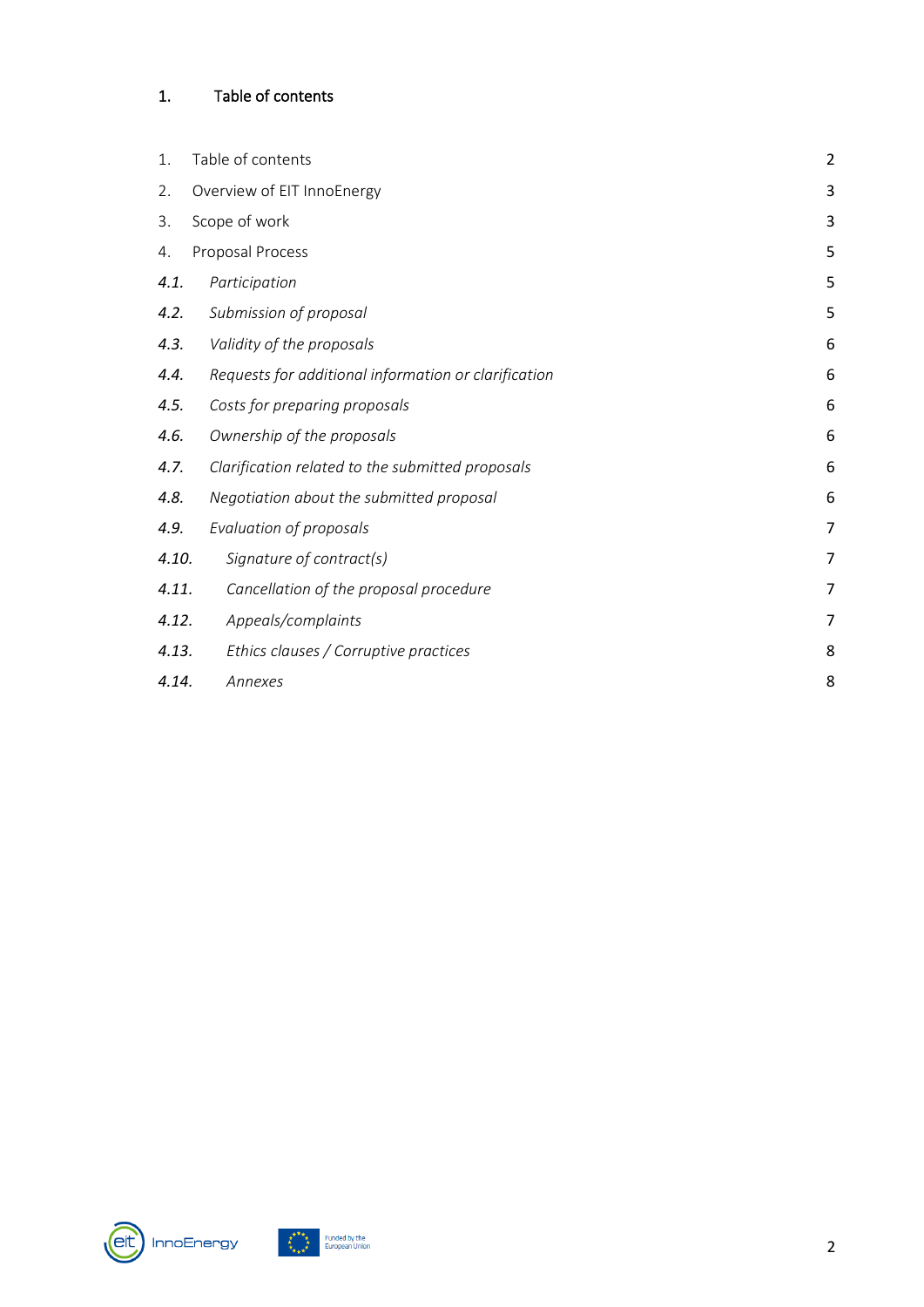# <span id="page-2-0"></span>2. Overview of EIT InnoEnergy

EIT InnoEnergy is a European company fostering the integration of education, technology, business and entrepreneurship and strengthening the culture of innovation. The challenge is big, but our goal is simple: to achieve a sustainable energy future for Europe. Innovation is the solution. New ideas, products and services that make a real difference, new businesses and new people to deliver them to market. At EIT InnoEnergy we support and invest in innovation at every stage of the journey – from classroom to end-customer. With our network of partners we build connections across Europe, bringing together inventors and industry, graduates and employers, researchers and entrepreneurs, businesses and markets.

We work in three essential areas of the innovation mix:

• Education to help create an informed and ambitious workforce that understands the demands of sustainability and the needs of industry.

• Innovation Projects to bring together ideas, inventors and industry to create commercially attractive technologies that deliver real results to customers.

• Business Creation Services to support entrepreneurs and start-ups who are expanding Europe's energy ecosystem with their innovative offerings.

Bringing these disciplines together maximises the impact of each, accelerates the development of market-ready solutions, and creates a fertile environment in which we can sell the innovative results of our work.

For more information about our company please visit the following website:

[http://www.innoenergy.com/about-innoenergy/](http://www.innoenergy.com/about-innoEnergy/)

#### <span id="page-2-1"></span>3. Scope of work

#### Background and Objectives

The European Commission launched the European Battery Alliance in October 2017. EIT InnoEnergy manages the industrial development program of the European Battery Alliance, called EBA250. EBA250 is a project-driven community which brings together more than 250 industrial and innovation actors, from mining to recycling, with the common objective to build a strong and competitive European battery industry. In order to bridge the gap between investors and investees (without providing financial services), EIT InnoEnergy has co-designed a Business Investment Platform (BIP), which is a unique platform for key stakeholders along the entire battery value chain to accelerate transactions between investee and investor.

One of the EBA BIP Projects supported by EIT InnoEnergy is focused on developing and building a network of sustainable and efficient EV Batteries Recycling Plants. The first stage of the Project will be around building a business of mechanical treatment of post-production battery waste. In the second stage the operation will be scaled up to achieve a pan-European coverage. To help the project succeed quickly and permanently (timing is critical), EIT InnoEnergy has decided to appoint a Business Case Manager / Advocate for the Project.

#### Work Scope

EIT InnoEnergy will marshal its ecosystem and significant EU-wide resources to launch the EV Batteries Recycling Center Project forward with facilitation in the following areas, which should be coordinated and supported by the appointed Business Case manager:



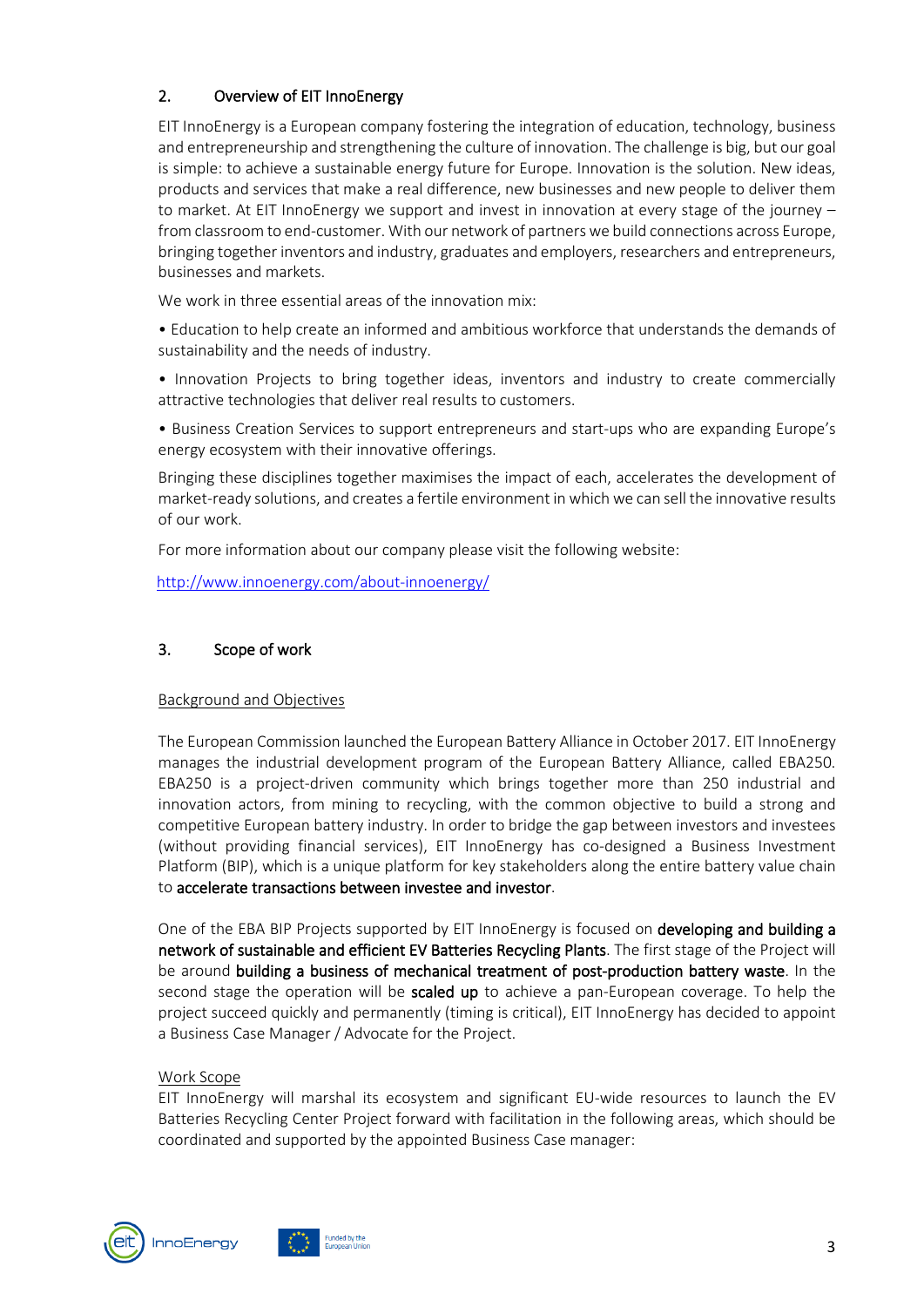- Market Intelligence end-of-life batteries recycling (vs. scrap recycling), understanding the direction (chemistry) the market will go that might affect processes and planning.
- **Technology** support in landing a technology partners; ensuring that the current line meets ale H&S/LEAN standards as that would be important when audited by potential customers, build Intellectual Property strategy
- **Regulation/Permitting** obtaining necessary permits and certificates, sharing an understanding of the changing EU regulation and implication for their business, contributing to the upcoming ones.
- **Team/Manpower** people with good strategic outlook and contacts within the recycling sector.
- Customers/Off-Takers High-level introductions to Customers would be a benefit (from the perspective of a) source of waste, b) customer for processed materials)
- Societal/Environmental Acceptance as the Project will be expanding and also replicated in other geographies a solid relationship-building capacity is needed.
- **Industrialization** Support is required for up-scaling the facilities, locating them in different geographies and managing them (replication model).
- **Governance** The Project is in a need for strategic advisors and 'influencers'. Also given the company's expansion plan a capital raise would be required.

### Required Competencies / Experience

#### The appointed Business Case Manager / Project Advocate

- has an excellent network and knowledge in the field of finance, energy, recycling/waste management and innovation landscape in PL/EU;
- has a deep knowledge of metals market, metals trading and refining; understands the importance of regulation and how to induce changes in the regulatory framework;
- is a senior and reputed person with intimate connections to key persons in politics, finance and industry in the focus region as well as at the EU level;
- **•** has a deep expertise and knowledge of, and experience with local/regional infrastructure projects (especially with regard to energy, innovation etc.)
- **has access to the relevant actors and investors when it comes to setting up and financing** innovative projects;

#### Timing and Planning

- The work is foreseen to start in 08.2021
- Intended Assignment is designed for the period  $08.2021 01.2023$  (18 months)

We envision a work volume of ca. 32 hours per month.



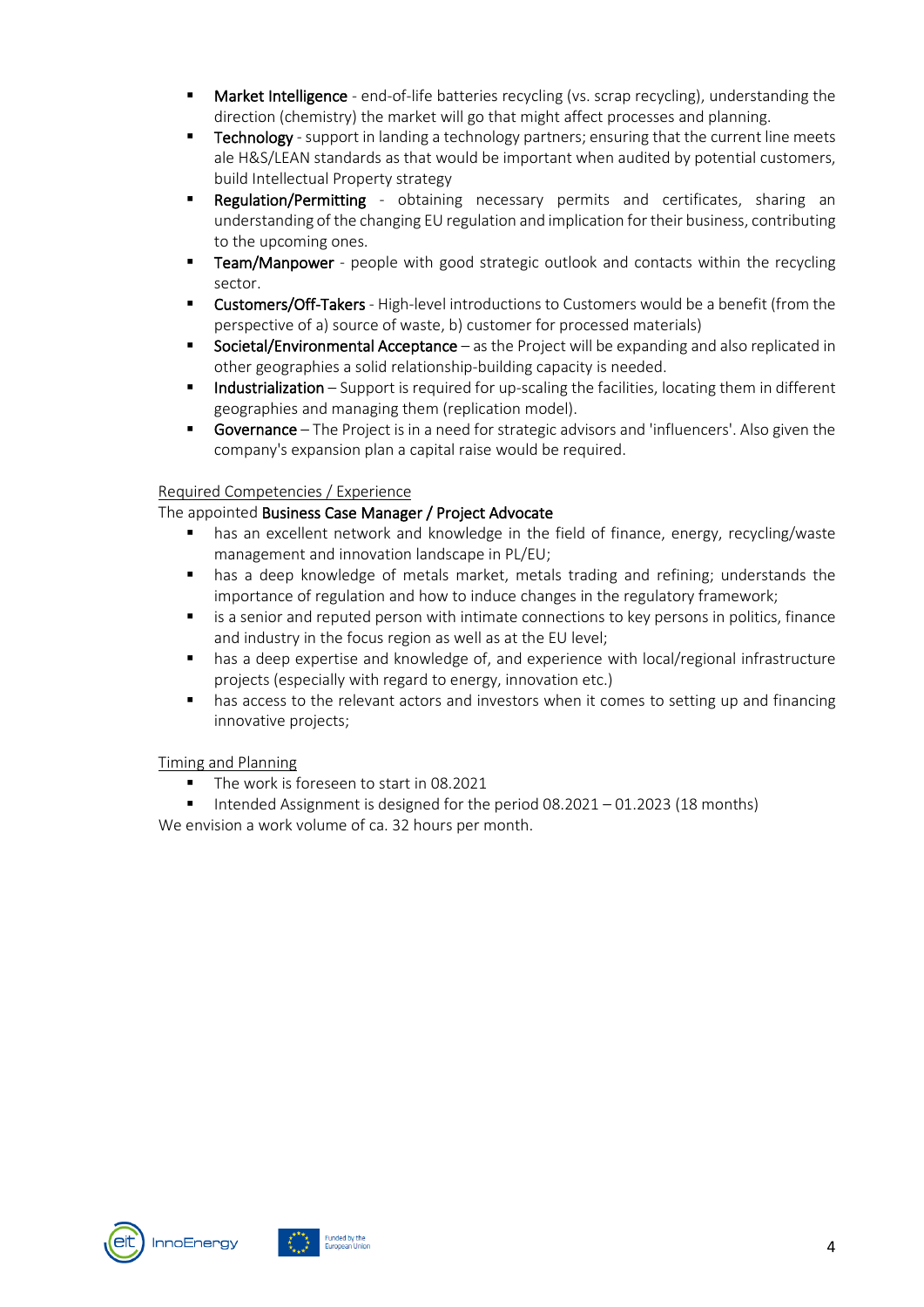#### <span id="page-4-0"></span>4. Proposal Process

#### <span id="page-4-1"></span>*4.1.* Participation

- a) Participation in this proposal procedure is open to all tenderers.
- b) All participants must sign the Tenderers' declaration form attached and submit it with the proposal. Please note that the tenderer may not modify the text, it has to be submitted signed as provided by EIT InnoEnergy attached to the request for proposal document.

|                                                           | DATE (Calendar dates) |
|-----------------------------------------------------------|-----------------------|
| RFP published on the website                              | 05.07.2021            |
| Deadline for requesting clarification from EIT InnoEnergy | 08.07.2021            |
| Deadline for submitting proposals                         | 15.07.2021            |
| Intended date of notification of award                    | 16.07.2021            |
| Intended date of contract signature                       | 21.07.2021            |

#### <span id="page-4-2"></span>*4.2.* Submission of proposal

Proposals must be emailed in **English** to the following address to:

Contact name: for the attention of Mr. Maciej Majchrowicz E-mail: maciej.majchrowicz@innoenergy.com

#### The proposal shall contain:

- the technical response to the service requested (point 3) in the form of a CV.
- the financial offer (the price for the services.) The Financial offer must be presented in EUR per hour. Prices must be indicated as net amount + VAT.
- the preferred employment relationship e.g. employment contract, B2B agreement etc.

Responses should be concise and clear. The tenderer's proposal will be incorporated into any contract that results from this procedure. Tenderers are, therefore, cautioned not to make claims or statements that they are not prepared to commit to contractually. Subsequent modifications and counter-proposals, if applicable, shall also become an integral part of any resulting contract.

The tenderer represents that the individual submitting the natural or legal entity's proposal is duly authorized to bind its entity to the proposal as submitted. The tenderer also affirms that it has read the instructions to tenderers and has the experience, skills and resources to perform, according to conditions set forth in this proposal and the tenderers' proposal.

Tenderers are requested to submit with their proposal together with the filled-out Tenderers' declaration form (see point 4.1).



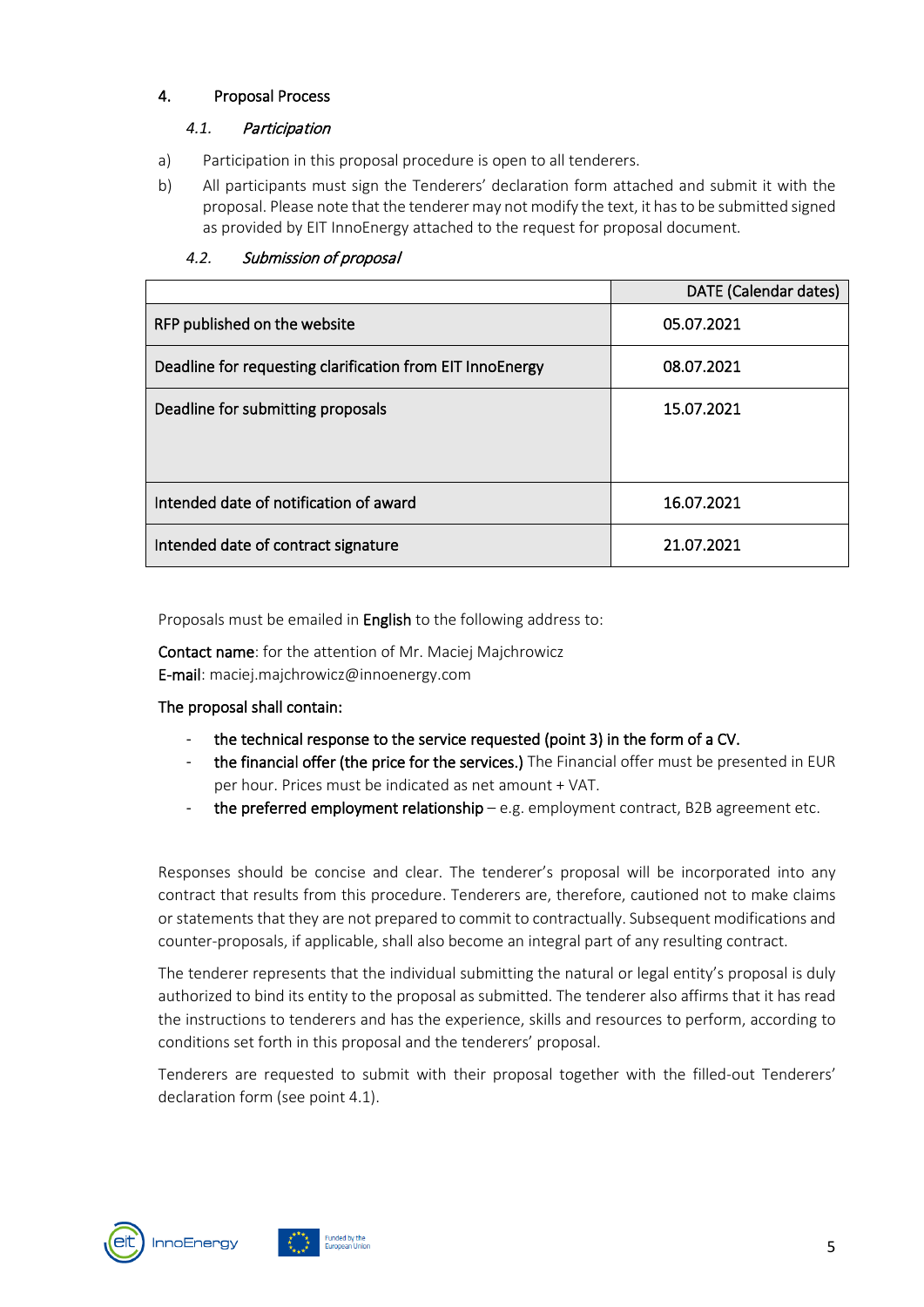# <span id="page-5-0"></span>*4.3.* Validity of the proposals

Tenderers are bound by their proposals for 90 days after the deadline for submitting proposals or until they have been notified of non-award.

The selected winner must maintain its proposal for a further 60 days to close the contract.

# Proposals not following the instructions of this Request for Proposal can be rejected by EIT InnoEnergy.

# <span id="page-5-1"></span>*4.4.* Requests for additional information or clarification

The request for proposal should be clear enough to avoid tenderers having to request additional information during the procedure. In case the tenderers are in need of additional information or clarification, please address it to the address below. All information requested or answered may only be done through written communication – email only. Answers will be provided via the EIT InnoEnergy call for proposal section on the website. All questions should be sent prior to deadline for requesting clarification as specified in 4.2. In case of complex or high value procurements, InnoEnergy could arrange a clarification session which will be communicated to the tenderers.

Contact name: for the attention of Mr. Maciej Majchrowicz E-mail: maciej.majchrowicz@innoenergy.com

EIT InnoEnergy has no obligation to provide clarification.

## <span id="page-5-2"></span>*4.5.* Costs for preparing proposals

No costs incurred by the tenderer in preparing and submitting the proposal are reimbursable. All such costs must be borne by the tenderer.

## <span id="page-5-3"></span>*4.6.* Ownership of the proposals

EIT InnoEnergy retains ownership of all proposals received under this tendering procedure. Proprietary information identified as such, which is submitted by tenderer in connection with this procurement, will be kept confidential.

The potential or actual supplier should accept that during the implementation of the contract and for four years after the completion of the contract, for the purposes of safeguarding the EU's financial interests, EIT InnoEnergy may transfer the proposal and the contract of the supplier to internal audit services, to the EIT, to the European Court of Auditors, to the Financial Irregularities Panel or to the European Anti-Fraud Office.

# <span id="page-5-4"></span>*4.7.* Clarification related to the submitted proposals

After submission of the proposals, they shall be checked if they satisfy all the formal requirements set out in the proposal dossier. Where information or documentation submitted by the tenderers are or appears to be incomplete or erroneous or where specific documents are missing, EIT InnoEnergy may request the tenderer concerned to submit, supplement, clarify or complete the relevant information or documentation within an appropriate time limit. All information requested or answered may only be done through written communication – email only.

### <span id="page-5-5"></span>*4.8.* Negotiation about the submitted proposal

After checking the administrative compliance of the tenderers, EIT InnoEnergy may negotiate the contract terms with the tenderers. In this negotiation EIT InnoEnergy will ask all tenderers to adjust the proposal or specific sections of the proposal within an appropriate time limit. In case of negotiation, EIT InnoEnergy shall provide further information about the proceedings and timing.

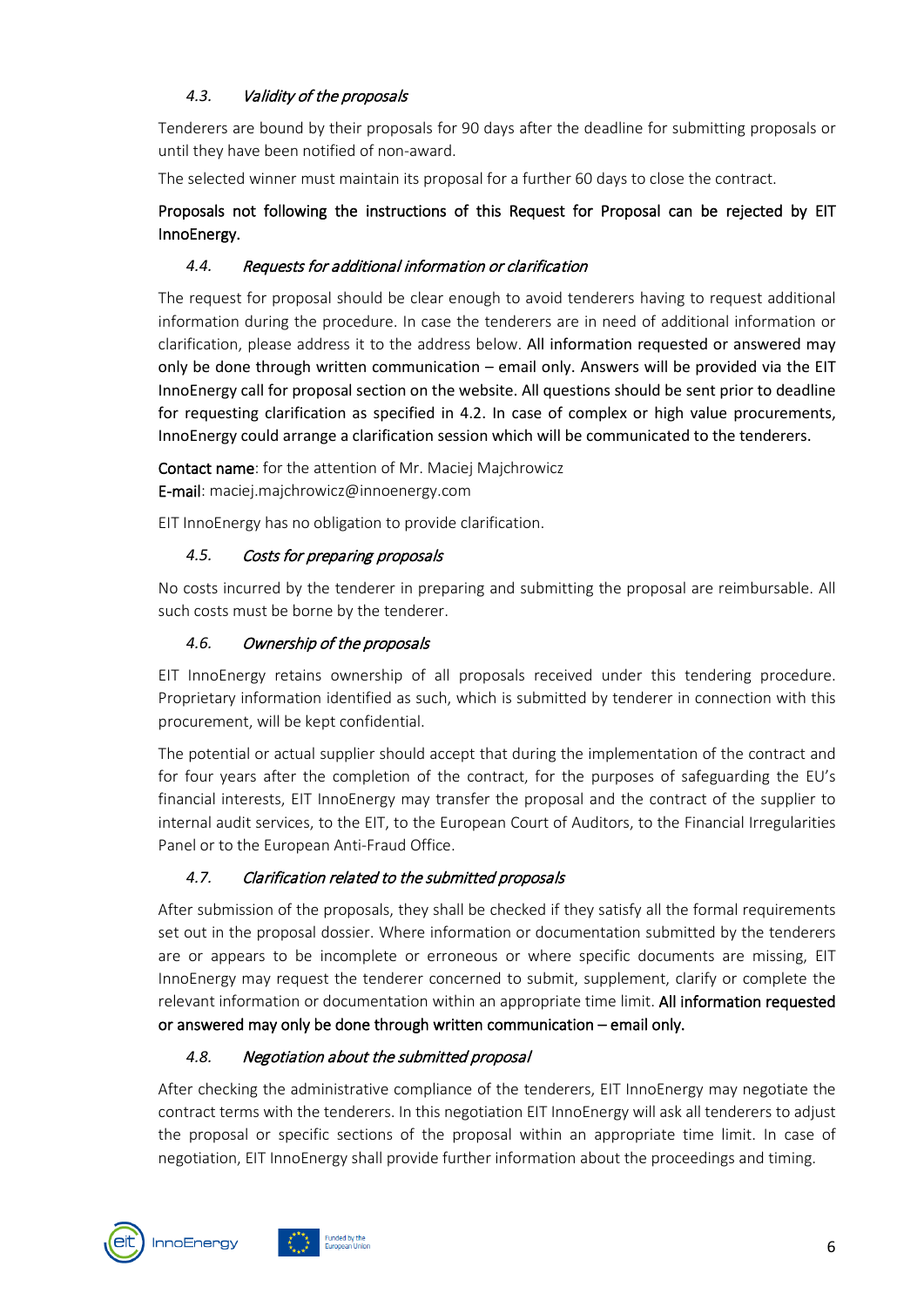# <span id="page-6-0"></span>*4.9.* Evaluation of proposals

The quality of each proposal will be evaluated in accordance with the below mentioned award criteria. The award criteria will be examined in accordance with the requested service indicated in Section 3 of the document.

## *Evaluation criteria*

- 1. Relevant and proven experience in the areas of recycling, metals market, energy storage, energy regulation (maximum point: 20)
- 2. Relevant and proven experience in conducting negotiation in multi-stakeholder environments and (maximum point: 20)
- 3. Relevant and proven experience in designing and running awareness campaigns / societal acceptance campaigns in the industrial fields (maximum point: 20)

### Total technical score: 60 points maximum

4. Price or total cost: lowest offered expert unit price shall receive the highest score, other shall be calculated in relation to that in linear equation. Price to be expressed in the form of EUR/hour (maximum point: 40)

## Total financial score: 40 points maximum

## Total maximum score: 100.

# <span id="page-6-1"></span>*4.10.* Signature of contract(s)

The successful and unsuccessful tenderers will be informed in writing (via email) about the result of the award procedure.

For the contract the Service Agreement in Annex 2 shall apply. Any change desired by the tenderer in the provisions contained in the body of this Service Agreement needs to be communicated to EIT InnoEnergy as part of the proposal of such tenderer. Background for this is that such desired changes need to be taken into account in the evaluation of the proposal of each tenderer under Liability Exposure above. Significant changes are likely to lengthen the negotiation process, making it less likely that the Service Agreement can be signed in time.

Within 5 days of receipt of the contract from EIT InnoEnergy, the selected tenderer shall sign and date the contract and return it to EIT InnoEnergy. Upon receipt, EIT InnoEnergy shall also sign and send back to the winner one signed copy. In case the winning tenderer is unable to enter into the contract within the above mentioned time period, EIT InnoEnergy may decide to contract the second best.

# <span id="page-6-2"></span>*4.11.* Cancellation of the proposal procedure

In the event of cancellation of the proposal procedure, EIT InnoEnergy will notify tenderers of the cancellation. In no event shall EIT InnoEnergy be liable for any damages whatsoever including, without limitation, damages for loss of profits, in any way connected with the cancellation of a proposal procedure, even if EIT InnoEnergy has been advised of the possibility of damages.

# <span id="page-6-3"></span>*4.12.* Appeals/complaints

Tenderers believing that they have been harmed by an error or irregularity during the award process may file a complaint. Appeals should be addressed to EIT InnoEnergy. The tenderers have *5* days to file their complaints from the receipt of the letter of notification of award.